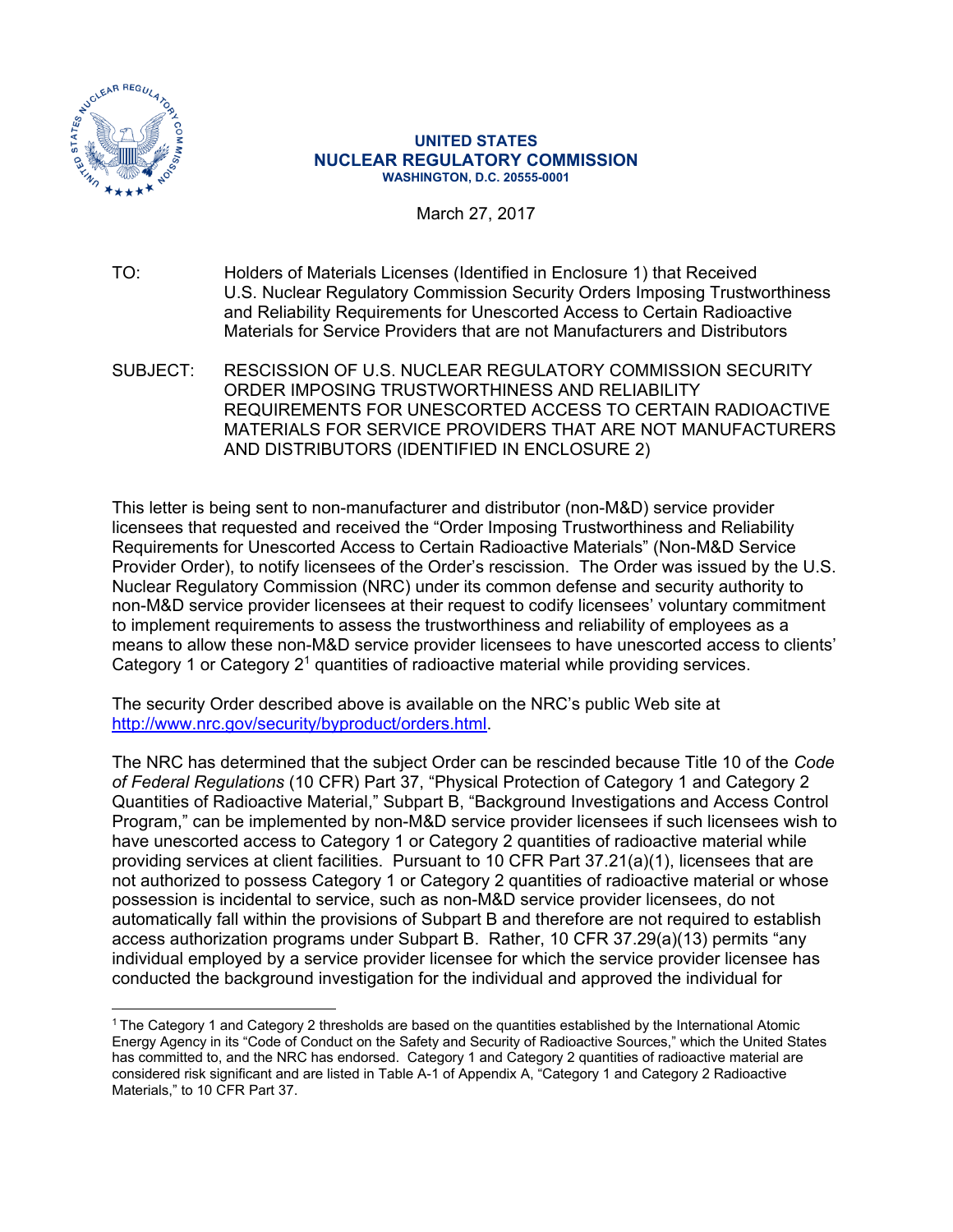- 2 unescorted access to Category 1 or Category 2 quantities of radioactive material" to be granted

unescorted access by the client licensee. To demonstrate that this requirement has been met, the regulation requires service providers to give written verification of their employees' trustworthiness and reliability to client licensees, as was previously required under the Non-M&D Service Provider Order. Therefore, although 10 CFR Part 37 does not require non-M&D service provider licensees to establish access authorization programs, non-M&D service provider licensees must establish access authorization programs compliant with 10 CFR Part 37, Subpart B if they intend to take advantage of the 10 CFR 37.29(a)(13) provision. This determination was also communicated in a Regulatory Information Summary issued on February 8, 2017, entitled, "Applicability of Title 10 of the *Code of Federal Regulations* Part 37 to Non-Manufacturing and Distribution Service Provider Licensees" (RIS 2017-02).

Accordingly, effective March 27, 2017, the Non-M&D Service Provider Orders are being rescinded. All of the previously-issued Non-M&D Service Provider Orders that are being rescinded are identified in Enclosure 2 to this letter.

Those non-M&D service provider licensees that have previously implemented the Non-M&D Service Provider Order may continue to maintain access authorization programs upon rescission of the Order; however, those programs must be in compliance with 10 CFR Part 37, Subpart B, or the Agreement State equivalent. One important difference between the access authorization programs under the Order and those compliant with 10 CFR Part 37, Subpart B, is that under Subpart B, licensees, not the NRC, are responsible for determining the trustworthiness and reliability of reviewing officials. However, reviewing officials previously approved in accordance with the Order may continue to serve as reviewing officials under 10 CFR Part 37 without further action. Under 10 CFR 37.23(b)(2), licensees are required to provide to the NRC (or appropriate Agreement State), under oath and affirmation, a certification that any new reviewing officials are deemed to be trustworthy and reliable by the licensees.

Additionally, as noted in 10 CFR 37.25(b)(1), individuals who were previously determined to be trustworthy and reliable for the purposes of unescorted access to Category 1 or Category 2 quantities of radioactive material are "grandfathered" and do not need to undergo further investigation. However, such individuals are subject to the 10-year reinvestigation requirement in 10 CFR 37.25(c). The reinvestigation must be completed within 10 years of the date on which the elements were last completed under the Non-M&D Service Provider Order. Until the reinvestigation is completed, licensees must retain all the documentation that validates individuals as trustworthy and reliable, as well as documentation of the NRC's approval of the reviewing officials who were approved under the Order.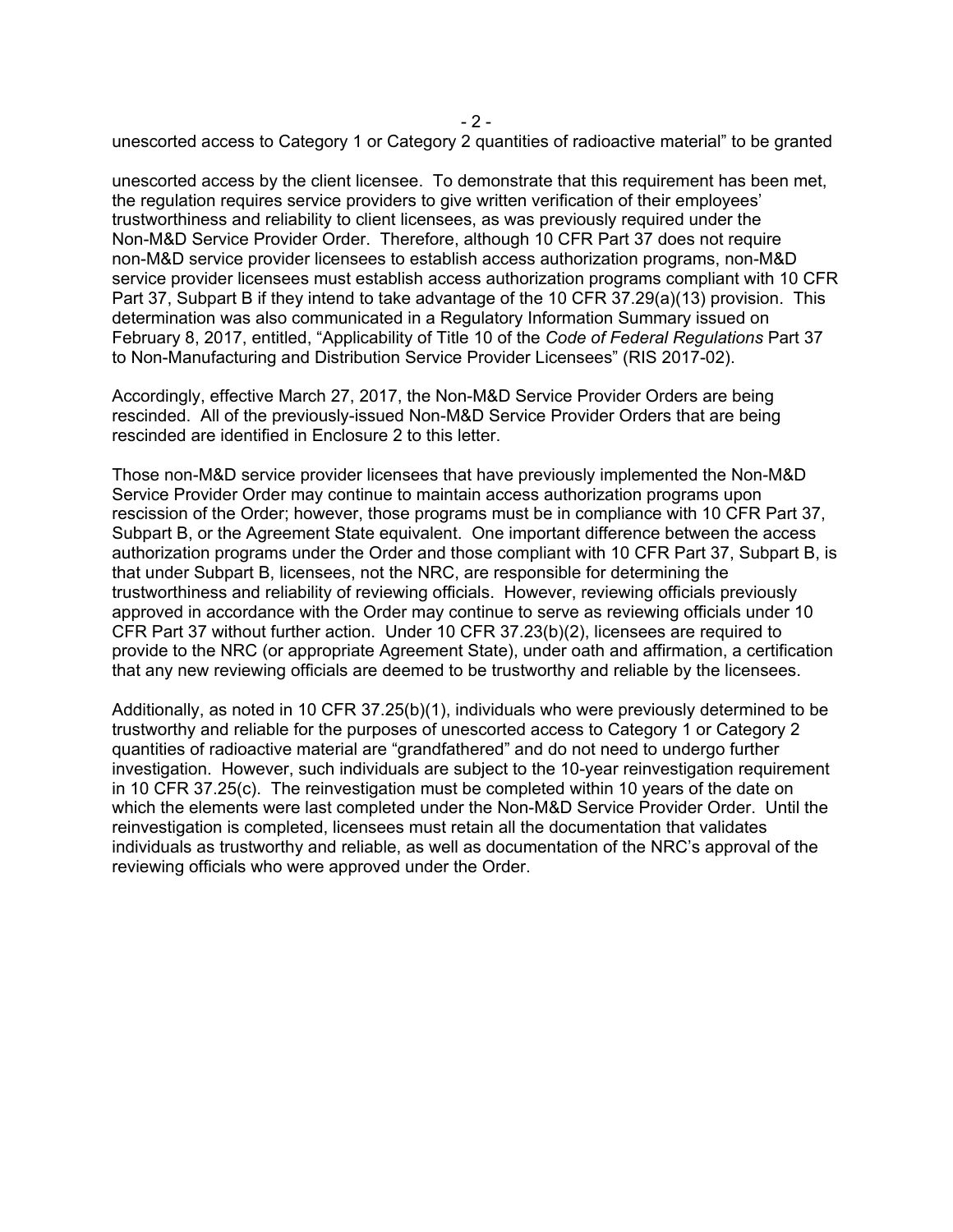If you have specific questions or concerns regarding the rescission of the Non-M&D Service Provider Order, you may contact Kim Lukes (301-415-6701, Kim Lukes@nrc.gov).

Sincerely,

# **/RA/**

 Marc L. Dapas, Director Office of Nuclear Material Safety and Safeguards

Enclosures:

- 1. List of Applicable Materials Licensees
- 2. Table of Specific Orders for Rescission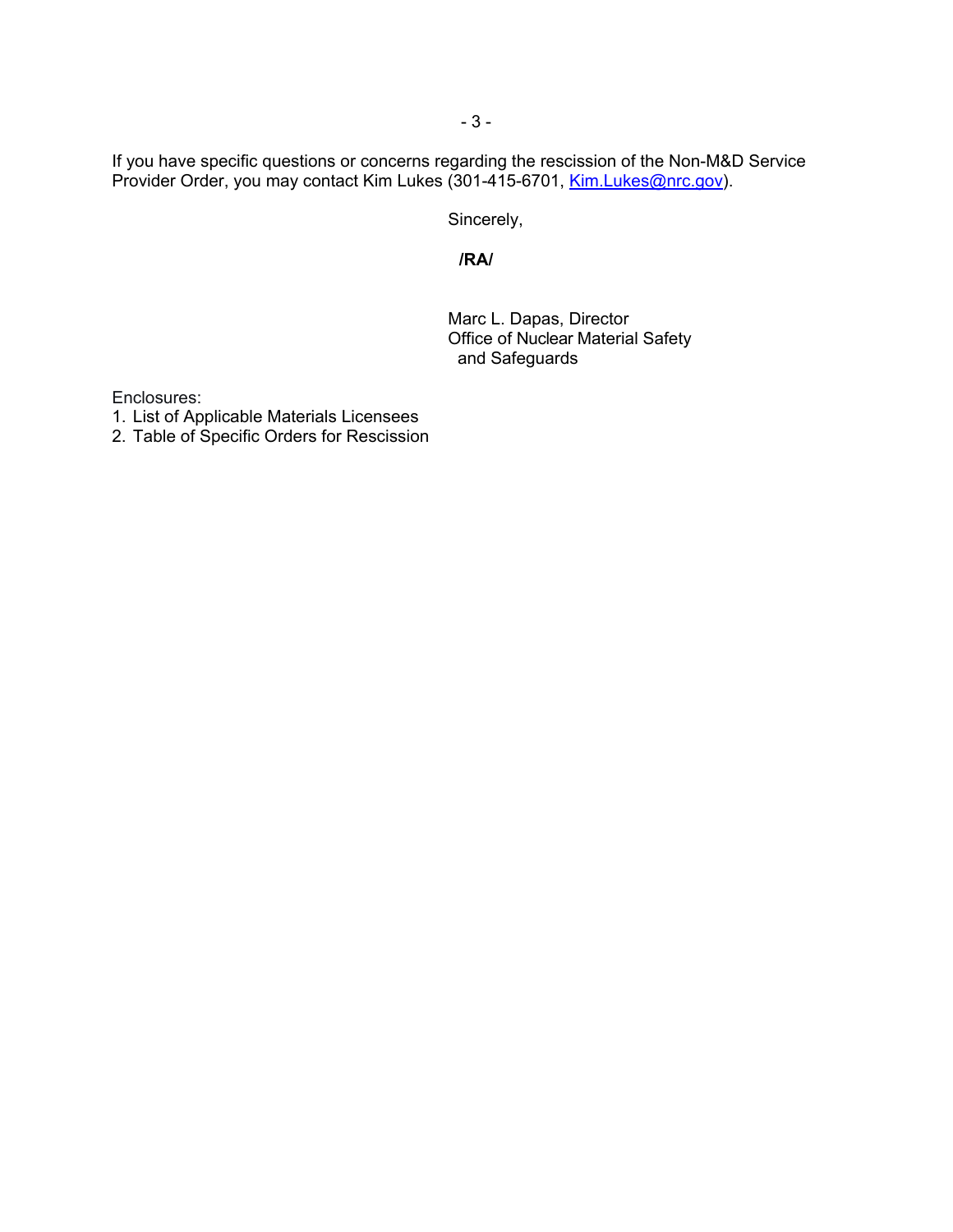SUBJECT: RESCISSION OF U.S. NUCLEAR REGULATORY COMMISSION SECURITY ORDER IMPOSING TRUSTWORTHINESS AND RELIABILITY REQUIREMENTS FOR UNESCORTED ACCESS TO CERTAIN RADIOACTIVE MATERIALS FOR SERVICE PROVIDERS THAT ARE NOT MANUFACTURERS AND DISTRIBUTORS (IDENTIFIED IN ENCLOSURE 2) DATE: MARCH 27, 2017

DISTRIBUTION:

See next page

|               | ML17037D176   |                        |                  |                            |  |  |
|---------------|---------------|------------------------|------------------|----------------------------|--|--|
| <b>OFFICE</b> | NMSS/MSTR     | NMSS/MSTR              | <b>NMSS/ASPB</b> | NMSS/MSTR                  |  |  |
| <b>NAME</b>   | <b>KLukes</b> | <b>SAtack</b>          | <b>PMichalak</b> | PHenderson<br>for DCollins |  |  |
| <b>DATE</b>   | 2/6/2017      | 2/6/2017               | 2/13/2017        | 2/23/2017                  |  |  |
| <b>OFFICE</b> | OGC-NLO       | <b>OE</b>              | <b>Tech Ed</b>   | <b>NMSS</b>                |  |  |
| <b>NAME</b>   | ACoggins      | DFurst for<br>PHolahan | WMoore           | <b>MDapas</b>              |  |  |
| <b>DATE</b>   | 3/13/2017     | 3/20/2017              | 3/20/2017        | 3/27/2017                  |  |  |

**OFFICIAL RECORD COPY**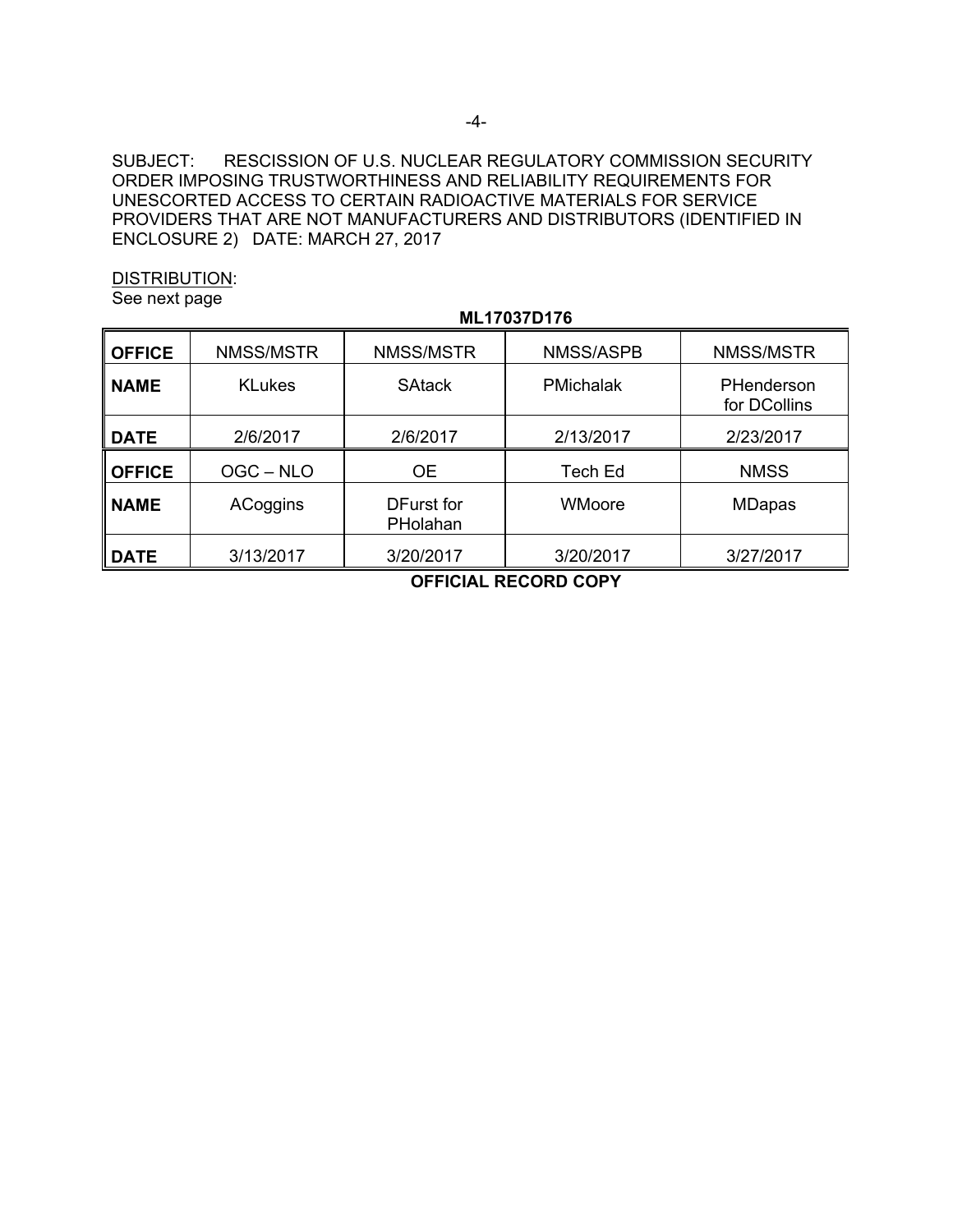### **DISTRIBUTION:**

#### **Agreement States:**

Ira Schneider, California Department of Public Health Irene Bennett, Georgia Environmental Protection Division Raymond Manley, Maryland Department of the Environment Jack Priest, Massachusetts Department for Public Health David Allard, Pennsylvania Department of Environmental Protection

## **NRC:**

Tim Mossman, NSIR Daniel Collins, NMSS Paul Michalak, NMSS James Trapp, Region I Blake Welling, Region I James Dwyer, Region I Donna Janda, Region I Monica Ford, Region I John Giessner, Region III Aaron McCraw, Region III Patricia Pelke, Region III James Lynch, Region III Mark Shaffer, Region IV Ray Kellar, Region IV Vivian Campbell, Region IV Randy Erickson, Region IV Binesh Tharakan, Region IV

MSTR r/f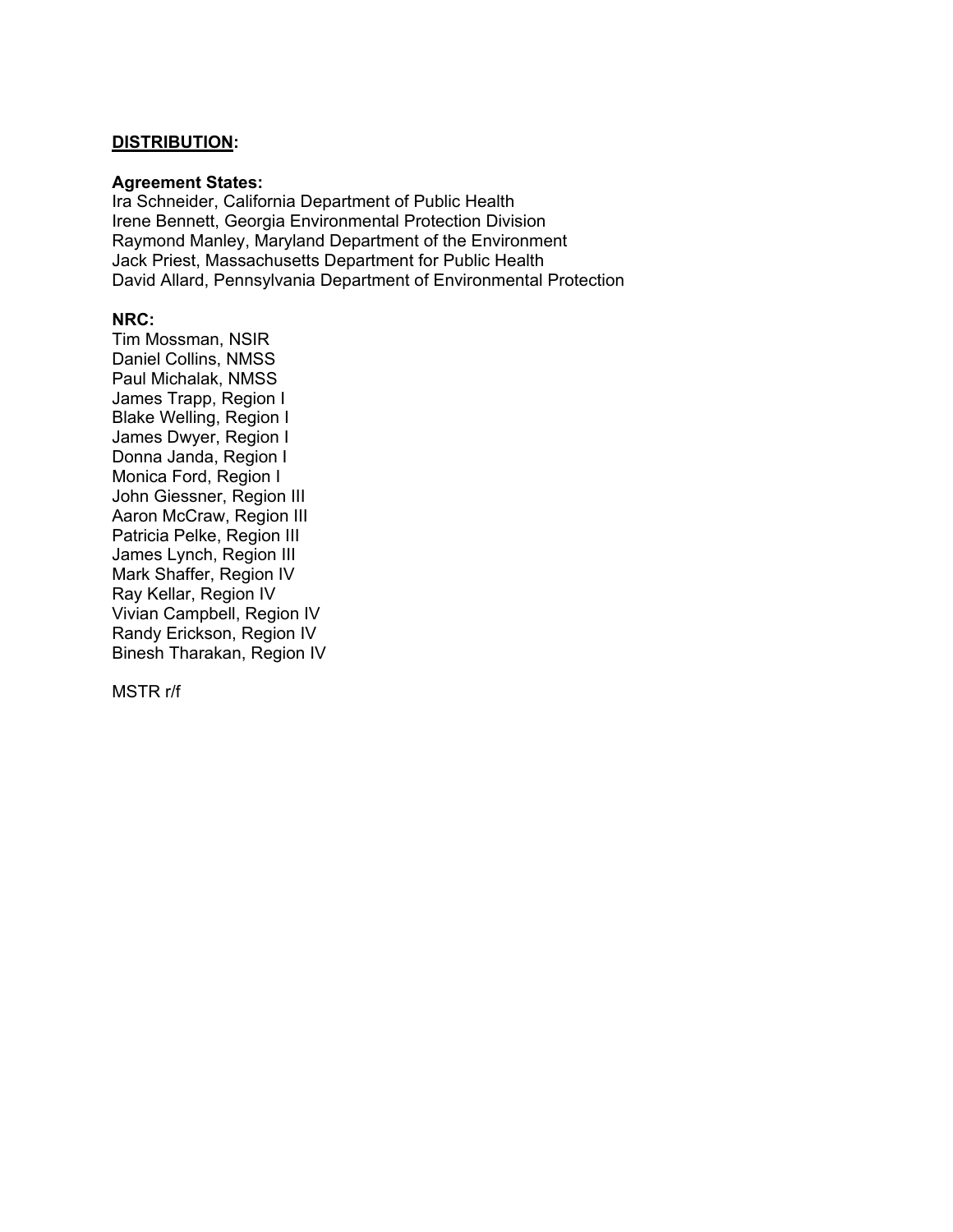## **Applicable Materials Licensees**

License No.: NR-12345-67 Docket No.: 030-12345 John Doe Company, Inc. 123 Brick Road Any City, ST 01234

Will appear with specific licensee information when mailed out. There will be a master list for internal purposes.